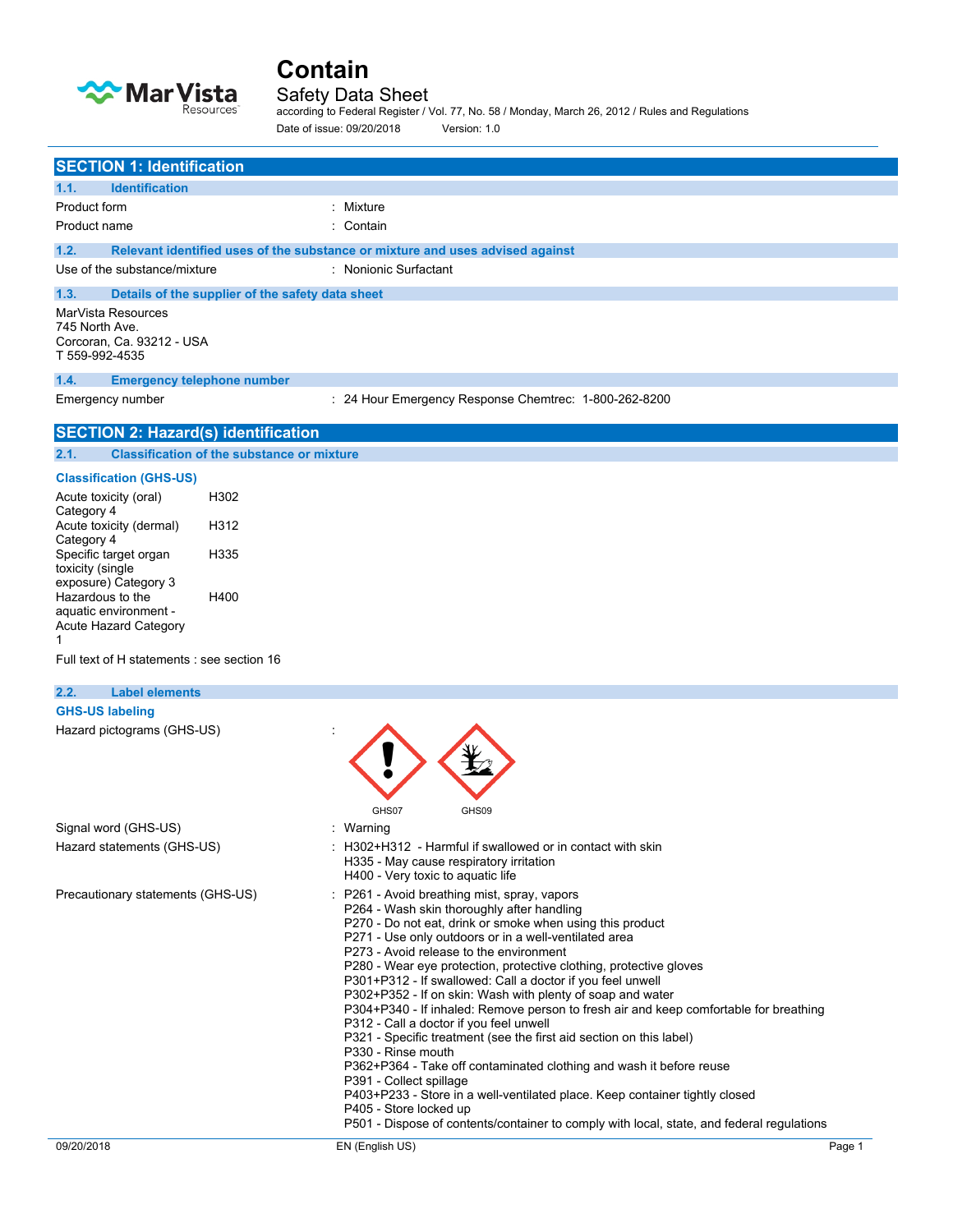## Safety Data Sheet

according to Federal Register / Vol. 77, No. 58 / Monday, March 26, 2012 / Rules and Regulations

| 2.3.              | <b>Other hazards</b>                                                       |                                                                                                                                                               |
|-------------------|----------------------------------------------------------------------------|---------------------------------------------------------------------------------------------------------------------------------------------------------------|
|                   | No additional information available                                        |                                                                                                                                                               |
| 2.4.              | <b>Unknown acute toxicity (GHS US)</b>                                     |                                                                                                                                                               |
| Not applicable    |                                                                            |                                                                                                                                                               |
|                   | <b>SECTION 3: Composition/information on ingredients</b>                   |                                                                                                                                                               |
| 3.1.              | <b>Substance</b>                                                           |                                                                                                                                                               |
| Not applicable    |                                                                            |                                                                                                                                                               |
| 3.2.              | <b>Mixture</b>                                                             |                                                                                                                                                               |
|                   |                                                                            |                                                                                                                                                               |
|                   | <b>SECTION 4: First aid measures</b>                                       |                                                                                                                                                               |
| 4.1.              | <b>Description of first aid measures</b>                                   |                                                                                                                                                               |
|                   | First-aid measures general                                                 | : If you feel unwell, seek medical advice (show the label where possible).                                                                                    |
|                   | First-aid measures after inhalation                                        | : Remove person to fresh air and keep comfortable for breathing.                                                                                              |
|                   | First-aid measures after skin contact                                      | : Wash skin with plenty of water. Take off contaminated clothing.                                                                                             |
|                   | First-aid measures after eye contact                                       | Rinse eyes with water as a precaution.                                                                                                                        |
|                   | First-aid measures after ingestion                                         | : Rinse mouth.                                                                                                                                                |
| 4.2.              | Most important symptoms and effects, both acute and delayed                |                                                                                                                                                               |
|                   | Symptoms/injuries after inhalation                                         | : May cause respiratory irritation.                                                                                                                           |
|                   | Symptoms/injuries after skin contact                                       | : May cause irritation to skin.                                                                                                                               |
|                   | Symptoms/injuries after eye contact                                        | : May cause eye irritation.                                                                                                                                   |
|                   | Symptoms/injuries after ingestion                                          | : May cause gastrointestinal discomfort. May cause irritation.                                                                                                |
| 4.3.              | Indication of any immediate medical attention and special treatment needed |                                                                                                                                                               |
|                   | Treat symptomatically.                                                     |                                                                                                                                                               |
|                   |                                                                            |                                                                                                                                                               |
|                   |                                                                            |                                                                                                                                                               |
| 5.1.              | <b>SECTION 5: Firefighting measures</b><br><b>Extinguishing media</b>      |                                                                                                                                                               |
|                   | Suitable extinguishing media                                               | : Water spray. Dry powder. Foam. Carbon dioxide.                                                                                                              |
|                   |                                                                            |                                                                                                                                                               |
| 5.2.              | Special hazards arising from the substance or mixture                      |                                                                                                                                                               |
| Reactivity        |                                                                            | : The product is non-reactive under normal conditions of use, storage and transport.                                                                          |
| 5.3.              | <b>Advice for firefighters</b>                                             |                                                                                                                                                               |
|                   | Protection during firefighting                                             | : Do not attempt to take action without suitable protective equipment. Self-contained breathing<br>apparatus. Complete protective clothing.                   |
|                   |                                                                            |                                                                                                                                                               |
|                   | <b>SECTION 6: Accidental release measures</b>                              |                                                                                                                                                               |
| 6.1.              | Personal precautions, protective equipment and emergency procedures        |                                                                                                                                                               |
| 6.1.1.            | For non-emergency personnel                                                |                                                                                                                                                               |
|                   | Emergency procedures                                                       | : Avoid breathing mist, spray, vapors. Avoid contact with skin, eyes and clothing.                                                                            |
|                   |                                                                            |                                                                                                                                                               |
| 6.1.2.            | For emergency responders                                                   |                                                                                                                                                               |
|                   | Protective equipment                                                       | : Do not attempt to take action without suitable protective equipment. For further information<br>refer to section 8 Exposure controls/personal protection"". |
| 6.2.              |                                                                            |                                                                                                                                                               |
|                   | <b>Environmental precautions</b><br>Avoid release to the environment.      |                                                                                                                                                               |
|                   |                                                                            |                                                                                                                                                               |
| 6.3.              | Methods and material for containment and cleaning up                       |                                                                                                                                                               |
| For containment   |                                                                            | : Collect spillage.                                                                                                                                           |
| Other information | Methods for cleaning up                                                    | : Take up liquid spill into absorbent material.                                                                                                               |
| 6.4.              | <b>Reference to other sections</b>                                         | : Dispose of materials or solid residues at an authorized site.                                                                                               |

For further information refer to section 8 : Exposure-controls/personal protection"".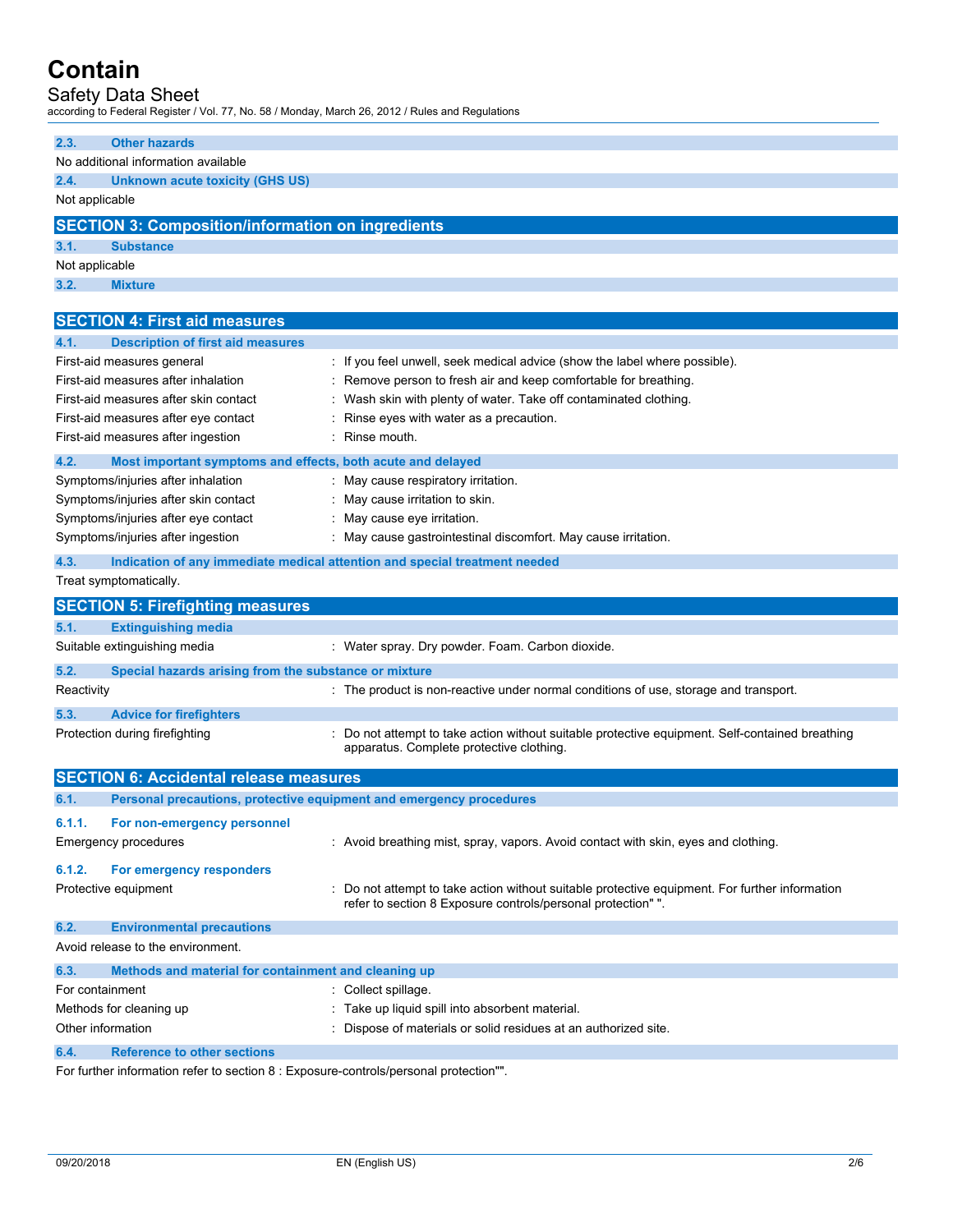## Safety Data Sheet

according to Federal Register / Vol. 77, No. 58 / Monday, March 26, 2012 / Rules and Regulations

| <b>SECTION 7: Handling and storage</b>                                                                               |                                                                                                                                                                            |  |
|----------------------------------------------------------------------------------------------------------------------|----------------------------------------------------------------------------------------------------------------------------------------------------------------------------|--|
| <b>Precautions for safe handling</b><br>7.1.                                                                         |                                                                                                                                                                            |  |
| Precautions for safe handling                                                                                        | : Use only outdoors or in a well-ventilated area. Avoid breathing mist, spray, vapors. Do not get<br>in eyes, on skin, or on clothing. Wear personal protective equipment. |  |
| Hygiene measures                                                                                                     | : Wash contaminated clothing before reuse. Do not eat, drink or smoke when using this product.<br>Always wash hands after handling the product.                            |  |
| 7.2.<br>Conditions for safe storage, including any incompatibilities                                                 |                                                                                                                                                                            |  |
| : Store locked up. Store in a well-ventilated place. Keep container tightly closed. Keep cool.<br>Storage conditions |                                                                                                                                                                            |  |

## **SECTION 8: Exposure controls/personal protection**

#### **8.1. Control parameters**

**8.2. Exposure controls**

No additional information available

| 0.4.<br><b>EXPOSURE CONTROLS</b> |                                                                             |
|----------------------------------|-----------------------------------------------------------------------------|
| Appropriate engineering controls | : Ensure good ventilation of the work station.                              |
| Hand protection                  | : Protective gloves.                                                        |
| Eye protection                   | : Safety glasses.                                                           |
| Skin and body protection         | : Wear suitable protective clothing.                                        |
| Respiratory protection           | : In case of insufficient ventilation, wear suitable respiratory equipment. |
| Environmental exposure controls  | Avoid release to the environment.                                           |

### **SECTION 9: Physical and chemical properties**

| Information on basic physical and chemical properties<br>9.1. |                     |
|---------------------------------------------------------------|---------------------|
| Physical state                                                | : Liquid            |
| Appearance                                                    | Clear liquid.       |
| Color                                                         | Pale brown          |
| Odor                                                          | No data available   |
| Odor threshold                                                | No data available   |
| pH                                                            | : $\approx$ 7       |
| Melting point                                                 | Not applicable      |
| Freezing point                                                | No data available   |
| Boiling point                                                 | No data available   |
| Flash point                                                   | No data available   |
| Relative evaporation rate (butyl acetate=1)                   | No data available   |
| Flammability (solid, gas)                                     | No data available   |
| <b>Explosion limits</b>                                       | No data available   |
| <b>Explosive properties</b>                                   | No data available   |
| Oxidizing properties                                          | No data available   |
| Vapor pressure                                                | No data available   |
| Relative density                                              | : 0.96              |
| Relative vapor density at 20 °C                               | No data available   |
| Solubility                                                    | : Soluble in water. |
| Log Pow                                                       | No data available   |
| Auto-ignition temperature                                     | No data available   |
| Decomposition temperature                                     | No data available   |
| Viscosity                                                     | No data available   |
| Viscosity, kinematic                                          | No data available   |
| Viscosity, dynamic                                            | No data available   |
|                                                               |                     |

## **9.2. Other information**

No additional information available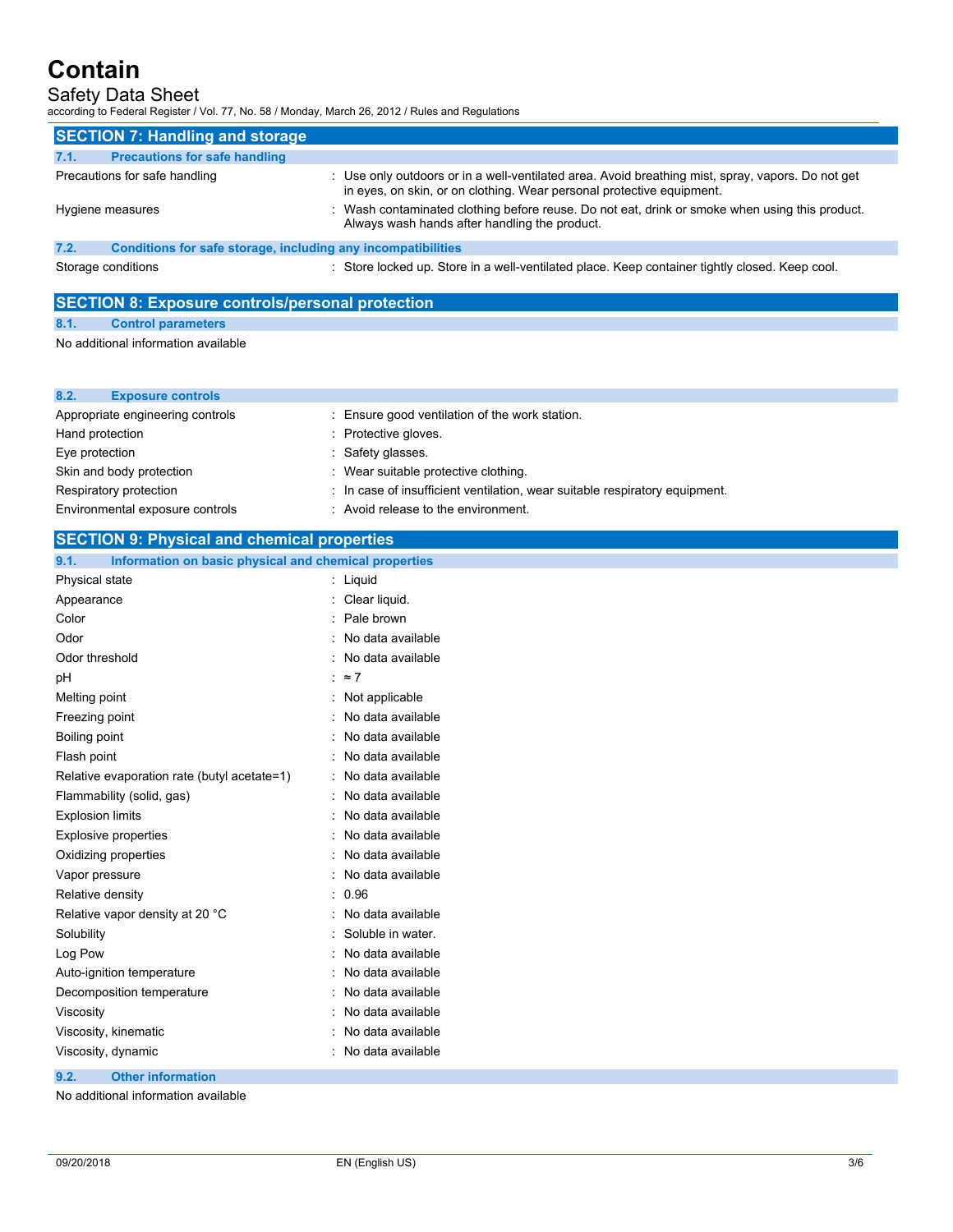## Safety Data Sheet

according to Federal Register / Vol. 77, No. 58 / Monday, March 26, 2012 / Rules and Regulations

|                                                                                    | <b>SECTION 10: Stability and reactivity</b>                  |  |  |  |
|------------------------------------------------------------------------------------|--------------------------------------------------------------|--|--|--|
| <b>Reactivity</b><br>10.1.                                                         |                                                              |  |  |  |
| The product is non-reactive under normal conditions of use, storage and transport. |                                                              |  |  |  |
| 10.2.                                                                              | <b>Chemical stability</b>                                    |  |  |  |
| Stable under normal conditions.                                                    |                                                              |  |  |  |
| 10.3.                                                                              | <b>Possibility of hazardous reactions</b>                    |  |  |  |
|                                                                                    | No dangerous reactions known under normal conditions of use. |  |  |  |
| 10.4.                                                                              | <b>Conditions to avoid</b>                                   |  |  |  |
| None under recommended storage and handling conditions (see section 7).            |                                                              |  |  |  |
| 10.5.                                                                              | <b>Incompatible materials</b>                                |  |  |  |
|                                                                                    | No additional information available                          |  |  |  |
| 10.6.                                                                              | <b>Hazardous decomposition products</b>                      |  |  |  |
|                                                                                    | No additional information available                          |  |  |  |

| <b>SECTION 11: Toxicological information</b> |  |
|----------------------------------------------|--|

### **11.1. Information on toxicological effects**

Acute toxicity **Soutier to a contact with skin** : Oral: Harmful if swallowed. Dermal: Harmful in contact with skin.

| Contain                                               |                                                              |  |
|-------------------------------------------------------|--------------------------------------------------------------|--|
| ATE US (oral)                                         | 500.000 mg/kg body weight                                    |  |
| ATE US (dermal)                                       | 1100.000 mg/kg body weight                                   |  |
| Skin corrosion/irritation                             | : Not classified                                             |  |
|                                                       | $pH: \approx 7$                                              |  |
| Serious eye damage/irritation                         | : Not classified                                             |  |
|                                                       | $pH: \approx 7$                                              |  |
| Respiratory or skin sensitization                     | : Not classified                                             |  |
| Germ cell mutagenicity                                | : Not classified                                             |  |
| Carcinogenicity                                       | : Not classified                                             |  |
| Reproductive toxicity                                 | : Not classified                                             |  |
| Specific target organ toxicity (single exposure)      | : May cause respiratory irritation.                          |  |
| Specific target organ toxicity (repeated<br>exposure) | : Not classified                                             |  |
| Aspiration hazard                                     | Not classified                                               |  |
| Symptoms/injuries after inhalation                    | : May cause respiratory irritation.                          |  |
| Symptoms/injuries after skin contact                  | : May cause irritation to skin.                              |  |
| Symptoms/injuries after eye contact                   | : May cause eye irritation.                                  |  |
| Symptoms/injuries after ingestion                     | May cause gastrointestinal discomfort. May cause irritation. |  |

|       | <b>SECTION 12: Ecological information</b> |                               |  |  |  |
|-------|-------------------------------------------|-------------------------------|--|--|--|
| 12.1. | <b>Toxicity</b>                           |                               |  |  |  |
|       | Ecology - general                         | : Very toxic to aquatic life. |  |  |  |
| 12.2. | <b>Persistence and degradability</b>      |                               |  |  |  |
|       | No additional information available       |                               |  |  |  |
| 12.3. | <b>Bioaccumulative potential</b>          |                               |  |  |  |
|       | No additional information available       |                               |  |  |  |
| 12.4. | <b>Mobility in soil</b>                   |                               |  |  |  |
|       | No additional information available       |                               |  |  |  |
| 12.5. | <b>Other adverse effects</b>              |                               |  |  |  |
|       | No additional information available       |                               |  |  |  |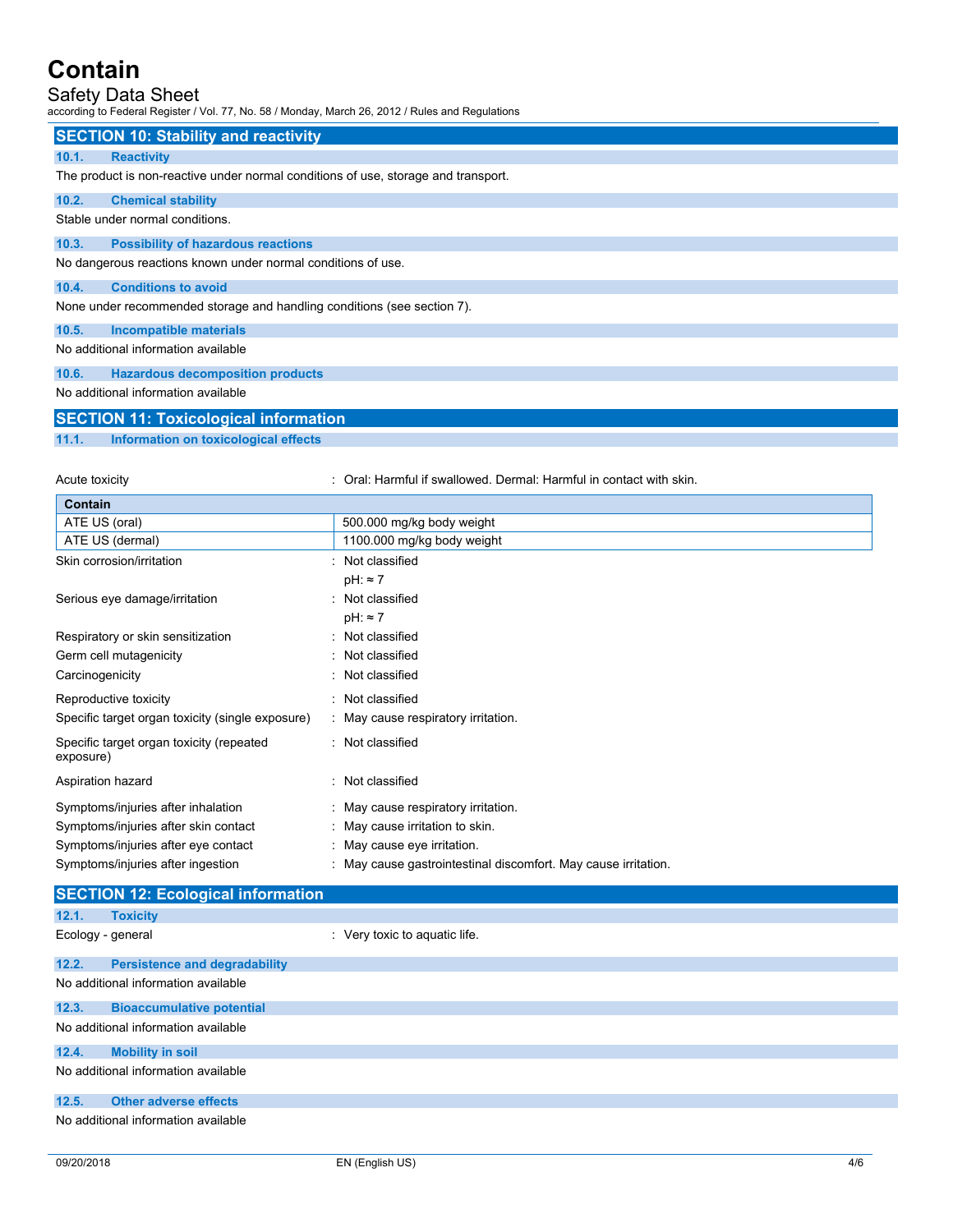# Safety Data Sheet

according to Federal Register / Vol. 77, No. 58 / Monday, March 26, 2012 / Rules and Regulations

| <b>SECTION 13: Disposal considerations</b>                                     |                                                                                                                                                                                                                                                                                                                                                                                                                                                                                                                                                                                                                                                                                                                                                                                                                                                                                                                                                                                                                                                                                                                                                                                                                                                                                                                                                                                                                                                                                                                                                                                                                                                                                                                                                                                                                                                                                                                                                                                                                                                                                                                                                                                                                                                                                                   |
|--------------------------------------------------------------------------------|---------------------------------------------------------------------------------------------------------------------------------------------------------------------------------------------------------------------------------------------------------------------------------------------------------------------------------------------------------------------------------------------------------------------------------------------------------------------------------------------------------------------------------------------------------------------------------------------------------------------------------------------------------------------------------------------------------------------------------------------------------------------------------------------------------------------------------------------------------------------------------------------------------------------------------------------------------------------------------------------------------------------------------------------------------------------------------------------------------------------------------------------------------------------------------------------------------------------------------------------------------------------------------------------------------------------------------------------------------------------------------------------------------------------------------------------------------------------------------------------------------------------------------------------------------------------------------------------------------------------------------------------------------------------------------------------------------------------------------------------------------------------------------------------------------------------------------------------------------------------------------------------------------------------------------------------------------------------------------------------------------------------------------------------------------------------------------------------------------------------------------------------------------------------------------------------------------------------------------------------------------------------------------------------------|
| <b>Waste treatment methods</b><br>13.1.                                        |                                                                                                                                                                                                                                                                                                                                                                                                                                                                                                                                                                                                                                                                                                                                                                                                                                                                                                                                                                                                                                                                                                                                                                                                                                                                                                                                                                                                                                                                                                                                                                                                                                                                                                                                                                                                                                                                                                                                                                                                                                                                                                                                                                                                                                                                                                   |
| Sewage disposal recommendations                                                | : Prevent liquid from entering sewers, watercourses, underground or low areas.                                                                                                                                                                                                                                                                                                                                                                                                                                                                                                                                                                                                                                                                                                                                                                                                                                                                                                                                                                                                                                                                                                                                                                                                                                                                                                                                                                                                                                                                                                                                                                                                                                                                                                                                                                                                                                                                                                                                                                                                                                                                                                                                                                                                                    |
| Waste disposal recommendations                                                 | : Dispose in a safe manner in accordance with local/national regulations.                                                                                                                                                                                                                                                                                                                                                                                                                                                                                                                                                                                                                                                                                                                                                                                                                                                                                                                                                                                                                                                                                                                                                                                                                                                                                                                                                                                                                                                                                                                                                                                                                                                                                                                                                                                                                                                                                                                                                                                                                                                                                                                                                                                                                         |
| <b>SECTION 14: Transport information</b>                                       |                                                                                                                                                                                                                                                                                                                                                                                                                                                                                                                                                                                                                                                                                                                                                                                                                                                                                                                                                                                                                                                                                                                                                                                                                                                                                                                                                                                                                                                                                                                                                                                                                                                                                                                                                                                                                                                                                                                                                                                                                                                                                                                                                                                                                                                                                                   |
| <b>Department of Transportation (DOT)</b><br>In accordance with DOT            |                                                                                                                                                                                                                                                                                                                                                                                                                                                                                                                                                                                                                                                                                                                                                                                                                                                                                                                                                                                                                                                                                                                                                                                                                                                                                                                                                                                                                                                                                                                                                                                                                                                                                                                                                                                                                                                                                                                                                                                                                                                                                                                                                                                                                                                                                                   |
| Transport document description                                                 | : UN3082 Environmentally hazardous substances, liquid, n.o.s. (Amines, tallow alkyl,<br>ethoxylated). Marine Pollutant, 9, III                                                                                                                                                                                                                                                                                                                                                                                                                                                                                                                                                                                                                                                                                                                                                                                                                                                                                                                                                                                                                                                                                                                                                                                                                                                                                                                                                                                                                                                                                                                                                                                                                                                                                                                                                                                                                                                                                                                                                                                                                                                                                                                                                                    |
| UN-No.(DOT)                                                                    | <b>UN3082</b>                                                                                                                                                                                                                                                                                                                                                                                                                                                                                                                                                                                                                                                                                                                                                                                                                                                                                                                                                                                                                                                                                                                                                                                                                                                                                                                                                                                                                                                                                                                                                                                                                                                                                                                                                                                                                                                                                                                                                                                                                                                                                                                                                                                                                                                                                     |
| Proper Shipping Name (DOT)                                                     | Environmentally hazardous substances, liquid, n.o.s.                                                                                                                                                                                                                                                                                                                                                                                                                                                                                                                                                                                                                                                                                                                                                                                                                                                                                                                                                                                                                                                                                                                                                                                                                                                                                                                                                                                                                                                                                                                                                                                                                                                                                                                                                                                                                                                                                                                                                                                                                                                                                                                                                                                                                                              |
|                                                                                | (Amines, tallow alkyl, ethoxylated). Marine Pollutant                                                                                                                                                                                                                                                                                                                                                                                                                                                                                                                                                                                                                                                                                                                                                                                                                                                                                                                                                                                                                                                                                                                                                                                                                                                                                                                                                                                                                                                                                                                                                                                                                                                                                                                                                                                                                                                                                                                                                                                                                                                                                                                                                                                                                                             |
| Class (DOT)                                                                    | 9 - Class 9 - Miscellaneous hazardous material 49 CFR 173.140                                                                                                                                                                                                                                                                                                                                                                                                                                                                                                                                                                                                                                                                                                                                                                                                                                                                                                                                                                                                                                                                                                                                                                                                                                                                                                                                                                                                                                                                                                                                                                                                                                                                                                                                                                                                                                                                                                                                                                                                                                                                                                                                                                                                                                     |
| Hazard labels (DOT)                                                            | 9 - Class 9 (Miscellaneous dangerous materials)                                                                                                                                                                                                                                                                                                                                                                                                                                                                                                                                                                                                                                                                                                                                                                                                                                                                                                                                                                                                                                                                                                                                                                                                                                                                                                                                                                                                                                                                                                                                                                                                                                                                                                                                                                                                                                                                                                                                                                                                                                                                                                                                                                                                                                                   |
|                                                                                |                                                                                                                                                                                                                                                                                                                                                                                                                                                                                                                                                                                                                                                                                                                                                                                                                                                                                                                                                                                                                                                                                                                                                                                                                                                                                                                                                                                                                                                                                                                                                                                                                                                                                                                                                                                                                                                                                                                                                                                                                                                                                                                                                                                                                                                                                                   |
| Packing group (DOT)                                                            | : III - Minor Danger                                                                                                                                                                                                                                                                                                                                                                                                                                                                                                                                                                                                                                                                                                                                                                                                                                                                                                                                                                                                                                                                                                                                                                                                                                                                                                                                                                                                                                                                                                                                                                                                                                                                                                                                                                                                                                                                                                                                                                                                                                                                                                                                                                                                                                                                              |
| Dangerous for the environment                                                  | : Yes                                                                                                                                                                                                                                                                                                                                                                                                                                                                                                                                                                                                                                                                                                                                                                                                                                                                                                                                                                                                                                                                                                                                                                                                                                                                                                                                                                                                                                                                                                                                                                                                                                                                                                                                                                                                                                                                                                                                                                                                                                                                                                                                                                                                                                                                                             |
| Marine pollutant                                                               | : Yes                                                                                                                                                                                                                                                                                                                                                                                                                                                                                                                                                                                                                                                                                                                                                                                                                                                                                                                                                                                                                                                                                                                                                                                                                                                                                                                                                                                                                                                                                                                                                                                                                                                                                                                                                                                                                                                                                                                                                                                                                                                                                                                                                                                                                                                                                             |
|                                                                                |                                                                                                                                                                                                                                                                                                                                                                                                                                                                                                                                                                                                                                                                                                                                                                                                                                                                                                                                                                                                                                                                                                                                                                                                                                                                                                                                                                                                                                                                                                                                                                                                                                                                                                                                                                                                                                                                                                                                                                                                                                                                                                                                                                                                                                                                                                   |
| DOT Packaging Non Bulk (49 CFR 173.xxx)                                        | : 203                                                                                                                                                                                                                                                                                                                                                                                                                                                                                                                                                                                                                                                                                                                                                                                                                                                                                                                                                                                                                                                                                                                                                                                                                                                                                                                                                                                                                                                                                                                                                                                                                                                                                                                                                                                                                                                                                                                                                                                                                                                                                                                                                                                                                                                                                             |
| DOT Packaging Bulk (49 CFR 173.xxx)                                            | : 241                                                                                                                                                                                                                                                                                                                                                                                                                                                                                                                                                                                                                                                                                                                                                                                                                                                                                                                                                                                                                                                                                                                                                                                                                                                                                                                                                                                                                                                                                                                                                                                                                                                                                                                                                                                                                                                                                                                                                                                                                                                                                                                                                                                                                                                                                             |
| DOT Symbols                                                                    | : G - Identifies PSN requiring a technical name                                                                                                                                                                                                                                                                                                                                                                                                                                                                                                                                                                                                                                                                                                                                                                                                                                                                                                                                                                                                                                                                                                                                                                                                                                                                                                                                                                                                                                                                                                                                                                                                                                                                                                                                                                                                                                                                                                                                                                                                                                                                                                                                                                                                                                                   |
| DOT Special Provisions (49 CFR 172.102)                                        | : 8 - A hazardous substance that is not a hazardous waste may be shipped under the shipping<br>description "Other regulated substances, liquid or solid, n.o.s.", as appropriate. In addition, for<br>solid materials, special provision B54 applies<br>146 - This description may be used for a material that poses a hazard to the environment but<br>does not meet the definition for a hazardous waste or a hazardous substance, as defined in<br>171.8 of this subchapter, or any hazard class as defined in Part 173 of this subchapter, if it is<br>designated as environmentally hazardous by the Competent Authority of the country of origin,<br>transit or destination<br>173 - An appropriate generic entry may be used for this material<br>335 - Mixtures of solids that are not subject to this subchapter and environmentally hazardous<br>liquids or solids may be classified as "Environmentally hazardous substances, solid, n.o.s,"<br>UN3077 and may be transported under this entry, provided there is no free liquid visible at the<br>time the material is loaded or at the time the packaging or transport unit is closed. Each<br>transport unit must be leak-proof when used as bulk packaging<br>IB3 - Authorized IBCs: Metal (31A, 31B and 31N); Rigid plastics (31H1 and 31H2); Composite<br>(31HZ1 and 31HA2, 31HB2, 31HN2, 31HD2 and 31HH2). Additional Requirement: Only liquids<br>with a vapor pressure less than or equal to 110 kPa at 50 C (1.1 bar at 122 F), or 130 kPa at 55<br>C (1.3 bar at 131 F) are authorized, except for UN2672 (also see Special Provision IP8 in Table<br>2 for UN2672)<br>T4 - 2.65 178.274(d)(2) Normal 178.275(d)(3)<br>TP1 - The maximum degree of filling must not exceed the degree of filling determined by the<br>following: Degree of filling = 97 / 1 + a (tr - tf) Where: tr is the maximum mean bulk temperature<br>during transport, and if is the temperature in degrees celsius of the liquid during filling<br>TP29 - A portable tank having a minimum test pressure of 1.5 bar (150.0 kPa) may be used<br>provided the calculated test pressure is 1.5 bar or less based on the MAWP of the hazardous<br>materials, as defined in 178.275 of this subchapter, where the test pressure is 1.5 times the<br>MAWP |
| DOT Packaging Exceptions (49 CFR 173.xxx)                                      | $\therefore$ 155                                                                                                                                                                                                                                                                                                                                                                                                                                                                                                                                                                                                                                                                                                                                                                                                                                                                                                                                                                                                                                                                                                                                                                                                                                                                                                                                                                                                                                                                                                                                                                                                                                                                                                                                                                                                                                                                                                                                                                                                                                                                                                                                                                                                                                                                                  |
| DOT Quantity Limitations Passenger aircraft/rail : No limit<br>(49 CFR 173.27) |                                                                                                                                                                                                                                                                                                                                                                                                                                                                                                                                                                                                                                                                                                                                                                                                                                                                                                                                                                                                                                                                                                                                                                                                                                                                                                                                                                                                                                                                                                                                                                                                                                                                                                                                                                                                                                                                                                                                                                                                                                                                                                                                                                                                                                                                                                   |